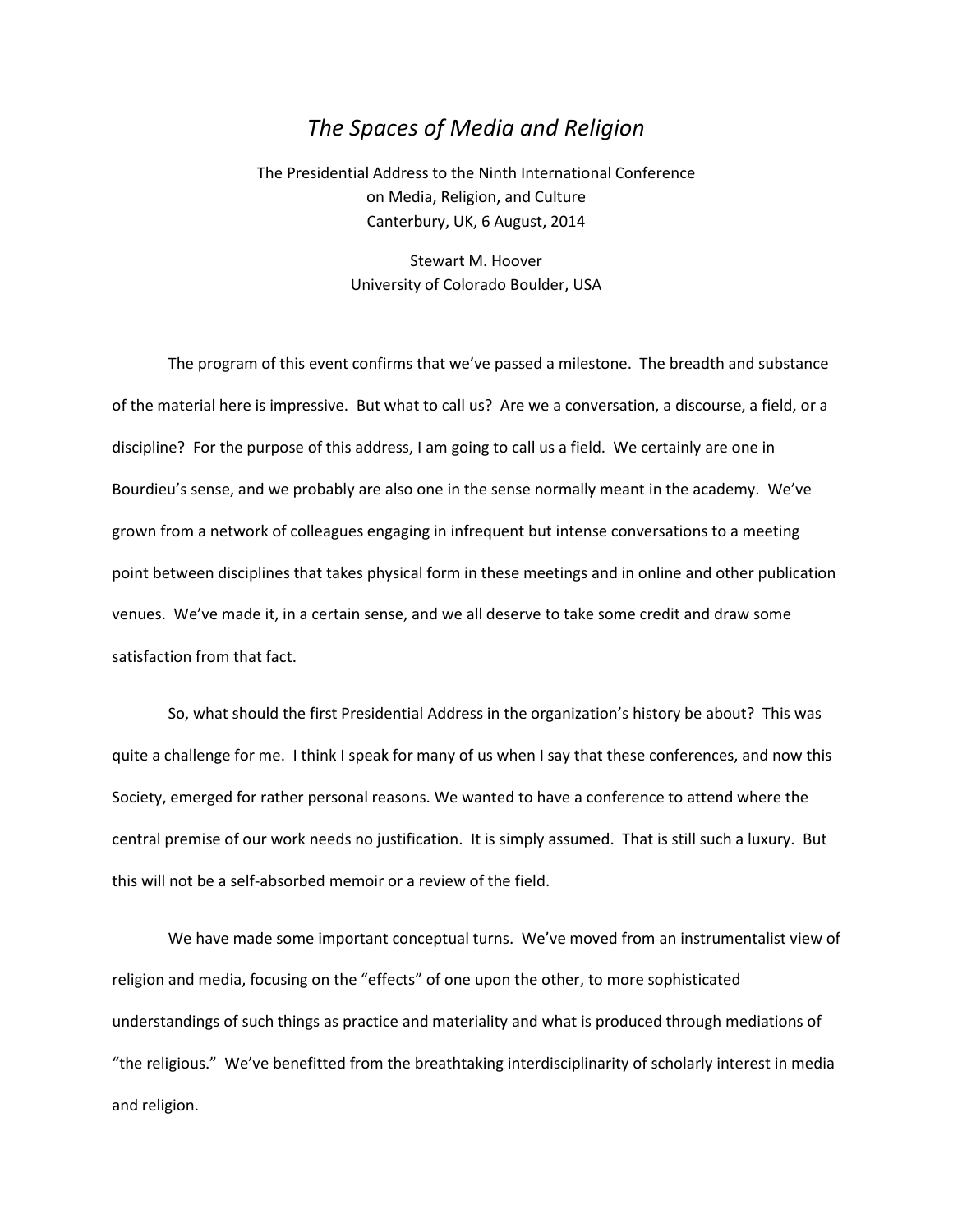We've made it and yet we are still a work in progress.

With that in mind, I would like to use this time to present a challenge. For all of the breadth and depth that we have seen here at Canterbury and in the amazing record of publication that has accumulated through all of your efforts, there is still more to be done. As a field, we are catching up. It is a sad fact of our history that the various disciplines out of which we have come were all late to take this field of scholarship seriously, and as a result, we have missed years, even decades, of effort that should have been put to establishing a scholarly record. If I allow myself to think about it, I can find it somewhat demoralizing that we lack even the most rudimentary histories of religious mediation across a wide range of contexts and domains of practice.

I'll give a couple of concrete examples of this in a moment, but the central theme I want to pursue is that as a field, lacking such deep foundations, we will need continually to push ourselves to place our work in larger conceptual and scholarly contexts. The mediation of religion is not just about how particular forms of "the religious" are formed or shaped by particular mediations. There are larger meanings and larger implications, not least the way we have problematized definitions of both "the religious" and "the mediatic."

I am saying that the story is a larger story than might rest on any of the areas of research represented at this meeting, or that might be addressed by resolving whether it is "mediation" or "mediatization" that we are talking about. So, how do we go about constructing larger narratives? Each of our home disciplines has resources to offer, of course.

But, that is not all I am talking about. This field must be greater than the sum of its "parts" in the prior disciplines. I am convinced that we have much to offer back to those disciplines by focusing on the object of the cultural mediation of religion. There are of course many ways to accomplish this, but I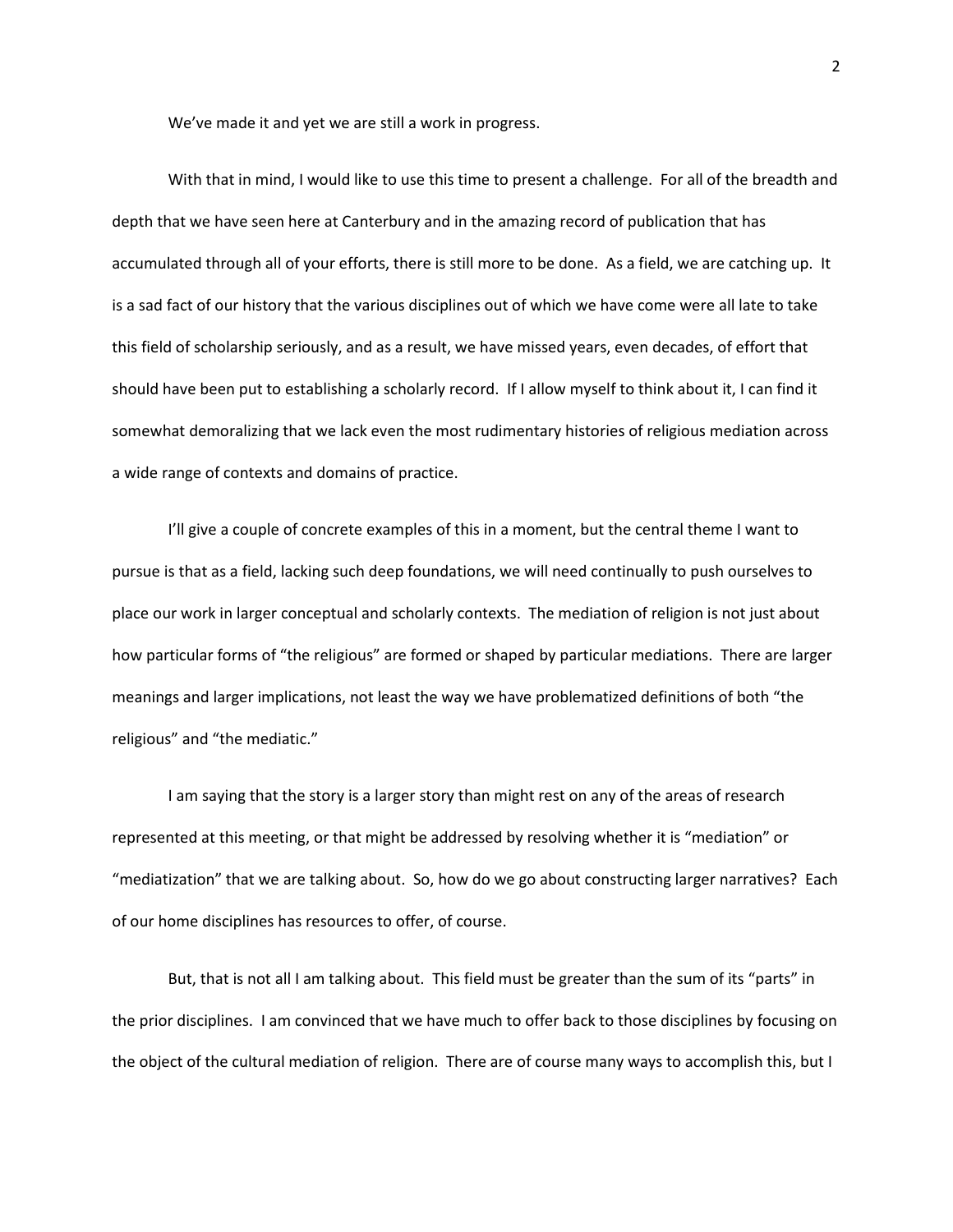want to suggest a particular way that can substantially deepen, broaden, and enrich our discourses. I want to challenge us to a greater sense of historicism in our work.

I of course use this term advisedly*,* understandi*ng* both the critiques of Popper and the limitations of certain particular historicisms such as the Hegelian dialectic.

I intend to use the term in a more generic sense, applying it to the craft of our scholarship, and exploring the ways that careful attention to contexts, practices, cultures, and histories can both deepen and broaden the significance of our work. This might be most evident in the way we think and talk about one of our primary objects: "religion." We struggle against the too-easy essentialism of treating religion as culturally and socially hermetic—in the sense of "complete and impervious to change." It is a given, and assumed, in public discourse and in the received scholarly discourses to which we are unfortunately subject. I am arguing that careful historicism can help us unpack both "religion" and "media" to the benefit of our work both conceptually and empirically.

We are subject to a broad, diffuse grand narrative of religion that is a legacy of the Enlightenment in the North Atlantic West. This grand narrative aspires to account for religion in modernity (modernity of course understood "emically" within these narratives). It is instantiated in education, in public discourses and in lay and journalistic understandings. We scholars are challenged to confront and deconstruct this narrative at the same time we find ourselves subject to it. Of course, it is not a single narrative but "narratives," but there are some common features to the way public and particularly media and journalistic discourses think about religion: the ambiguities between "modern" and "traditional," issues of authenticity, commodification, the threat or challenge of "modern" technology, and so on. Under these is always the idea that there is something purely "religious" that is threatened by modernity and this is either a good or a bad thing, depending on one's perspective.

3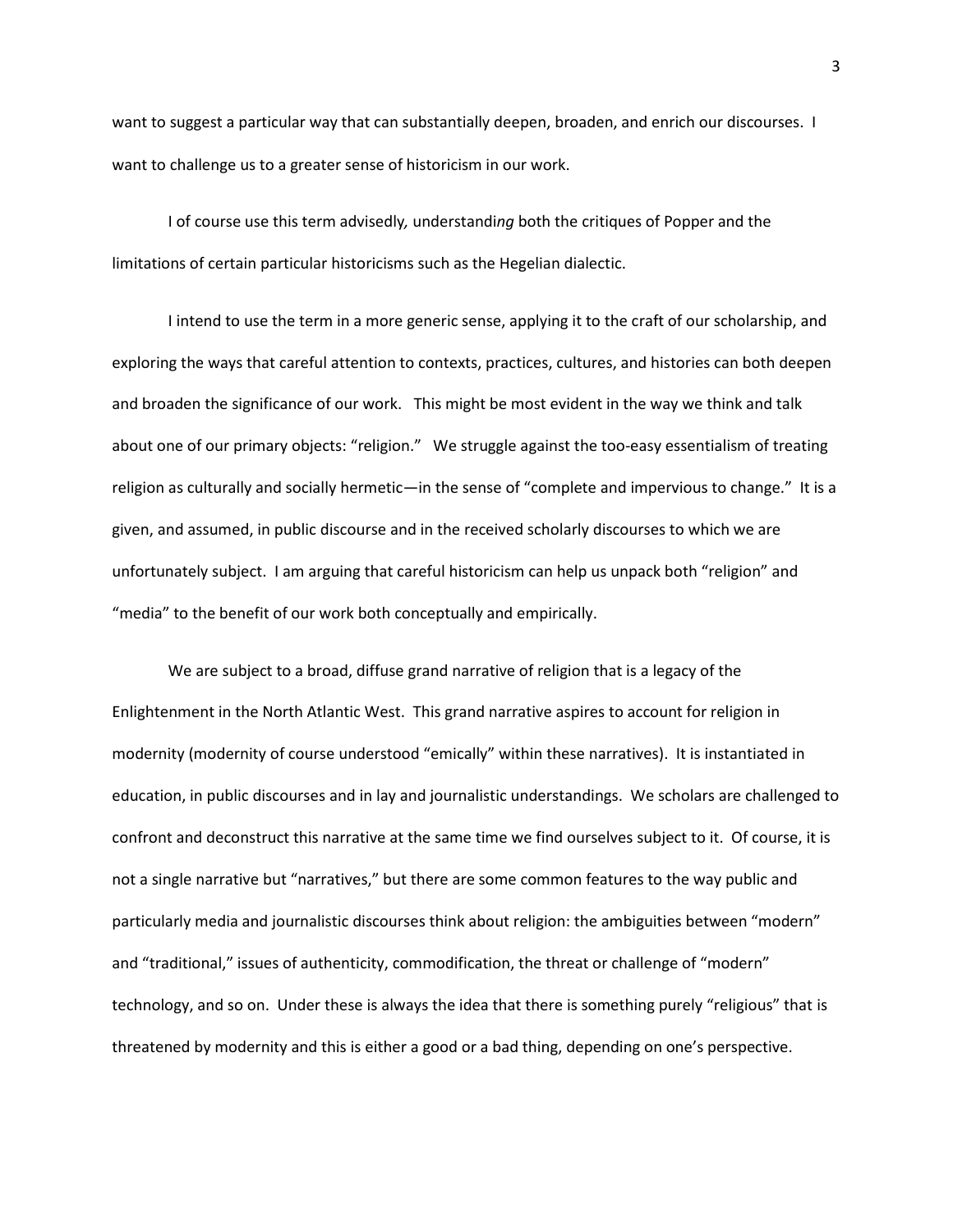A turn to historicism can help us deconstruct these narratives, allowing us to stand outside them and understand their sources and motivations—the cultural work that is accomplished through them hoping thereby to reveal deeper understandings of the social, cultural, and historical forces involved. I'd like to illustrate my point more concretely by describing a turn to historicism using two examples. One of these is of general interest to the field and the second comes from my own current research and writing.

First, the item of general interest: what we do about "the American case."

Throughout the history of this field, American models of religion and of the mediation of religion have played a complicated and ambiguous role. The American experience with religious broadcasting, for example, has been treated as the generic form against which other models should be judged. American terminology—the term "Fundamentalism" comes to mind—has also found its way into the languages of public discourse and of scholarship. This has of course been encouraged by the political economy of scholarship and by the hegemony of English as a language of scholarship. It has been convenient for us to talk about "Muslim televangelism," or "Hindu Fundamentalism." At the same time, critical scholarship has contested and problematized this situation, rightly identifying the hegemonic sources and implications of this scholarly legacy.

Resistive discourses have emerged. Compelling and provocative work has looked at various regional and national locations on their own terms, reflexively resisting the suzerainty of "the American." As an American scholar myself, I've of course benefitted from this scholarly economy at the same time that I've come to an enriched understanding of the field through my exposure to work that does not treat the American case as generic.

The historicism I am calling for would turn the question around, carefully deconstructing and unpacking the American case. This approach could help us find new spaces for analysis. The American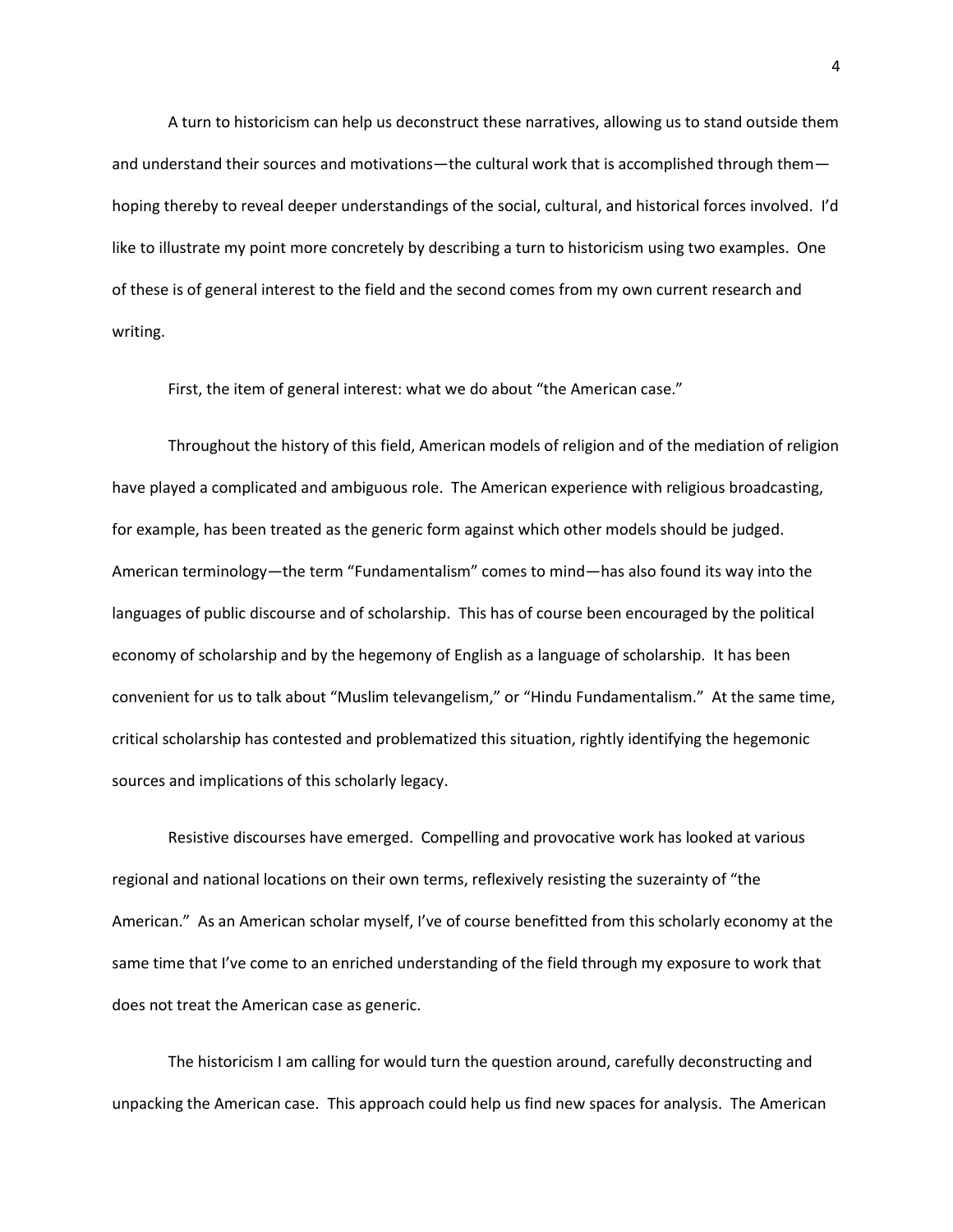model has been influential in part due to the broader political and cultural economies of the global media sphere. American companies, networks, productions, and systems of distribution have dominated the world (a situation that is happily beginning—but only beginning—to change). Understanding that American influence in the forms of religious mediation is rooted in a broader dominance in commercial media helps broaden and deepen our understandings and helps unpack the received hermeticist narrative that the American form of broadcast or digital media or of music promotion and distribution is the generic or normative form.

Here are some of the spaces this historicism might visit. The American model of the mediation of religion is deeply rooted in the experience of American Protestantism. We could start with the ambiguous, even contradictory, relationship between the Protestant Establishment and the public mediation of religion. On the one hand these leaders wished their power to be invisible and tacit, at the same time, they wished to intervene directly in the moral culture of the nation but were uneasy about popular forms of mediation. Evangelicals had no such qualms, and their contribution is of course another thing we would need to account for. Protestant popular practices of objects, images, experiences, of the whole material culture of popular religion, are part of the picture as well. So are the ways that popular practice has resisted theological authority, which has sought to suppress it.

Another aspect of the American case, what Nathan Hatch has called "the democratization of American religion" has been a source of this resistance. Hatch has argued that 19<sup>th</sup>- Century historical forces resulted in a religious zeitgeist of individualism and autonomy supported by the public-cultural assumption that religion is, after all, a "marketplace." Protestantism has also been open to commerce and has embraced technologies as efficacious carriers of religious truth—represented here by a 19<sup>th</sup> Century Wesley circuit-rider. There has been good and substantive scholarship done on much of this.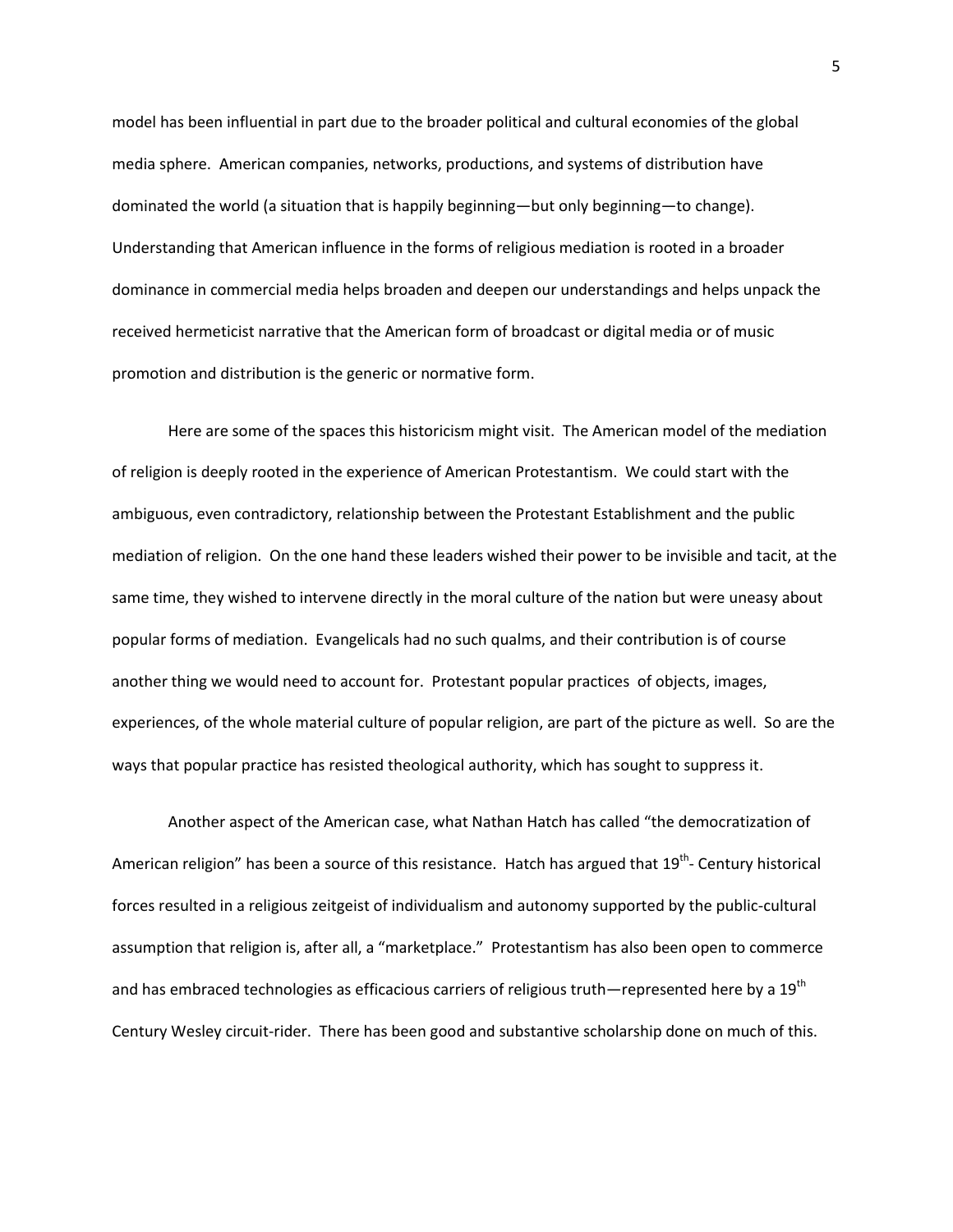What I am suggesting is that we need to then understand these sources of the particularly American mediations of religion that seem so influential. Their roots are as much social and historical and material as they are theological, but yet so much of popular, lay, and even scholarly discourse (outside this field of course) treats contemporary practices of religious mediation as organically rooted in the generic project of religion and made inevitable by the power of technology.

The value of historicism is even more obvious when we look at the ways the American model has been realized in contexts outside its geography of origin. Our historicism would look then at the histories and practices of missional groups, and the political and cultural economies of missions over the past two Centuries. But it would not be enough to investigate only the missional impulse or the effectivity of the texts or their reception, as important as those are. We would want to look at the layered and contentious diffusion of Protestant media--from tracts to digital--in various national and local contexts. David Morgan's work on tracts and other missional media stands out here, as does any work that would critically engage these texts in context, de-stabilizing the instrumental narrative that only looks at them in terms of their intended aspirations or meta-narratives.

For example, my colleague Leonildo Campos at the UMESP in Sao Paulo has deconstructed the reception of the missional image *os Dos Caminos*, or "the two paths" a visual narrative of the "straight and narrow" path on the left and the path to perdition on the right. Like the praying hands or the Sallman Head of Christ in other contexts, this image has achieved a near iconic status in Brazilian Protestantism, where, as Leonildo has shown, it has become a kind of *tabula rasa* onto which Protestant moral and economic imaginaries have been inscribed by succeeding generations of Brazilian theologians and clergy. Our historicist lens here would inquire as to how this image, not well-known or particularly prominent in its countries of origin, came to achieve such prominence in a country of its reception. And, the story of its reception would integrate the origin case as well, as readers and audiences understand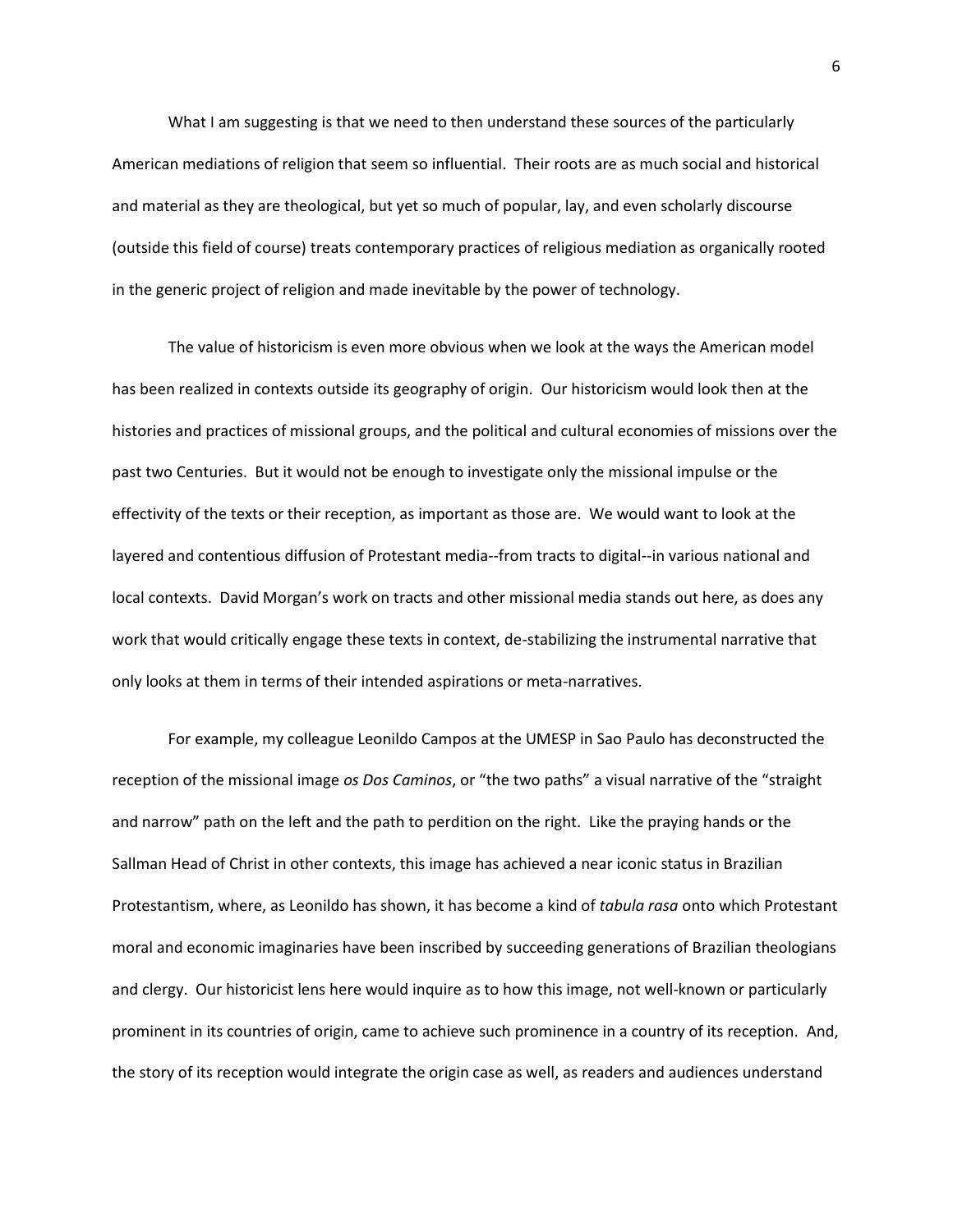this object as a product of the North, and attribute influence to it or resist it, depending on still further contexts and conditions. The point is that it is not about the image or the text or the missional intention alone. And it is not about the assault on the "purely religious" by "the popular." It is about all of these things and more.

Our project might look as well at the practices of publicity and promotion that emerge out of the interactions between the North Atlantic West and the Global South, on their own terms. One can clearly see the complex and layered history of relations between North American Protestantism, American media, Ghanaian Protestantism and African Traditional Spriituality in an image like this one advertising the ministry of a Pentecostal Prophetess on the roadside in Ghana. The Protestant impulse to publicity is present, as is a layered reference to American popular media and particularly American Protestant versions of masculinity. But, this is not a product of the American project alone, it is an embrication of history, image, practice and imagined spheres of action. It can't be understood as a text alone, and it is certainly not merely the product of mission imperialism.

But, the influence of instantiated practices of Protestant religious publicity can also be seen here. Kwabena Asamoah-Gyadu and I are in the process of writing up a study of this new and emergent type of image. African Traditional Religion has historically been suppressed, particularly in the Ghanaian public sphere. Missional as well as neo-Pentecostal religious authorities regularly invoke moral panics about ATR. And yet, practitioners such as this one have begun to advertise. They have come to occupy the form of religious publicity, a channel of public presence that was pioneered by Protestant publicity. But, in the age of modern mediation, the curators of this channel—commercial sign artists—are more and more willing to take on ATR clients, and so ATR is finding representation in the mediated religious public sphere of the Ghanaian roadside. As in the prior case, one can also see in these images an embrication of popular culture, yet another layer of complexity. The master narrative of "the religious"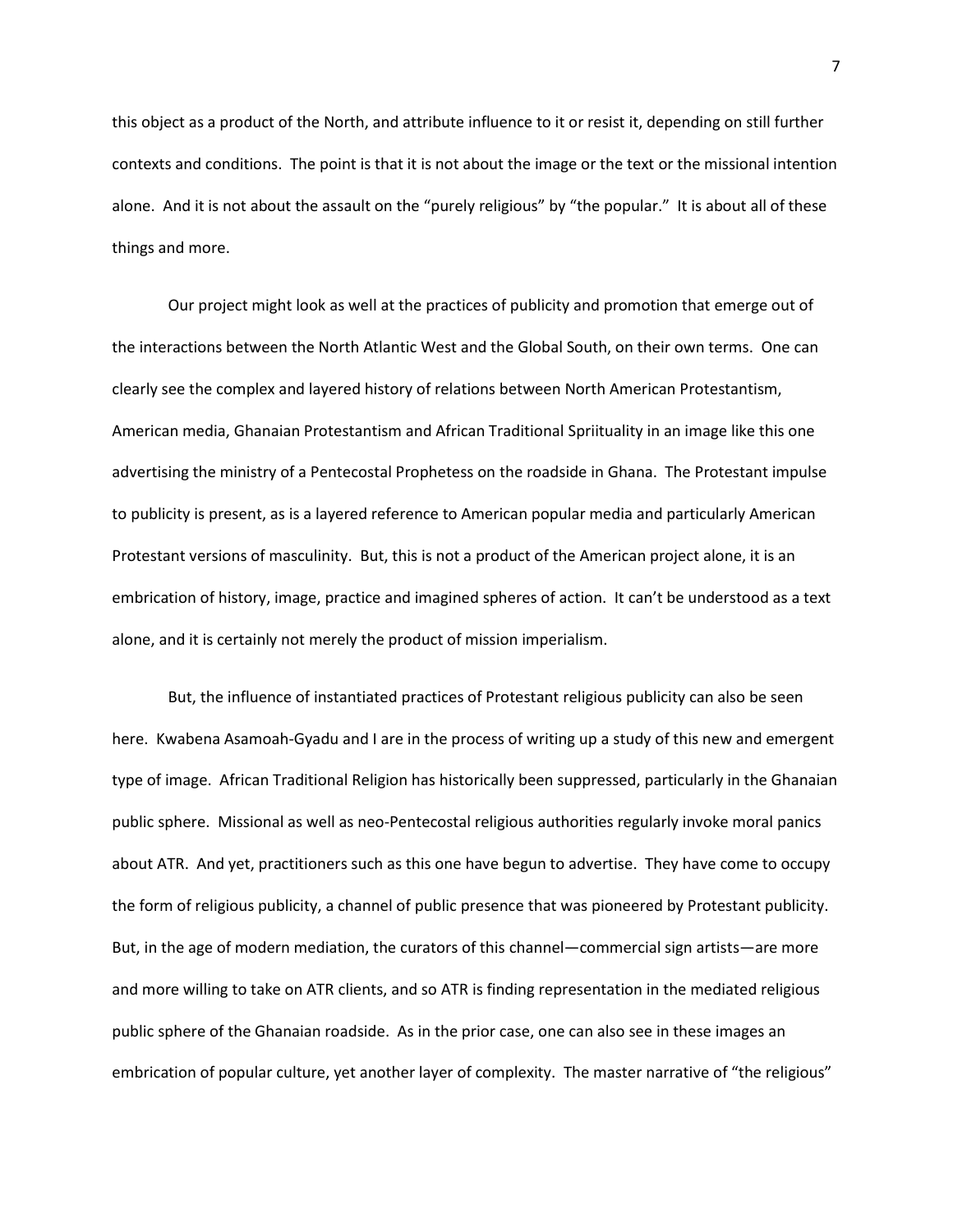reels a bit at this one. What does the use of these modern media of publicity by these ATR practitioners mean for their supposed "authenticity?" Does this impulse make them more "Protestant" as they now see themselves occupying a "marketplace of choice?"

Our project would also look at resistances to the American model as well as new instantiations of it, places where the received version of religious mediation finds itself in negotiation with particular contexts. Karina Belotti's work on the history of missional projects of North American churches such as the Adventists in Brazil is illustrative. The mediations of religion distributed from the north became reconceived and remediated in the active, even politicized religious culture of mid-Century Brazil. The Adventists and the Assemblies of God both experienced periods of struggle between the indigenous and the exogenous, struggles that continue today. What Paul Freston calls the "third wave" of mediatic Pentecostalism in Brazil demonstrates even more complexity, as its leaders are self-educated students of American Pentecostalism who aspire to—and largely accomplish—uniquely Brazilian forms of the models of American religious mediation and televangelism, and do so without the direct involvement of North American sources or institutions. Ironically, many of them now engage in mission, evangelism, and institution-building projects in the U.S. and in Europe.

Part of what has made the American case so influential is the larger issue I began with: the master or guiding narratives of "the religious" rooted in Enlightenment categories that continue to condition discourse in the North Atlantic West and beyond. A second project for our historicism could then be a deconstruction of the sources of these narratives. This could reveal what we should have known all along—that these narratives are themselves constructions produced by material mediations in specific contexts at specific points in time.

Again, this is speculative and very preliminary, but let me set the outlines of one of my own current lines of research—into the ways that the imagination of religion in the North Atlantic West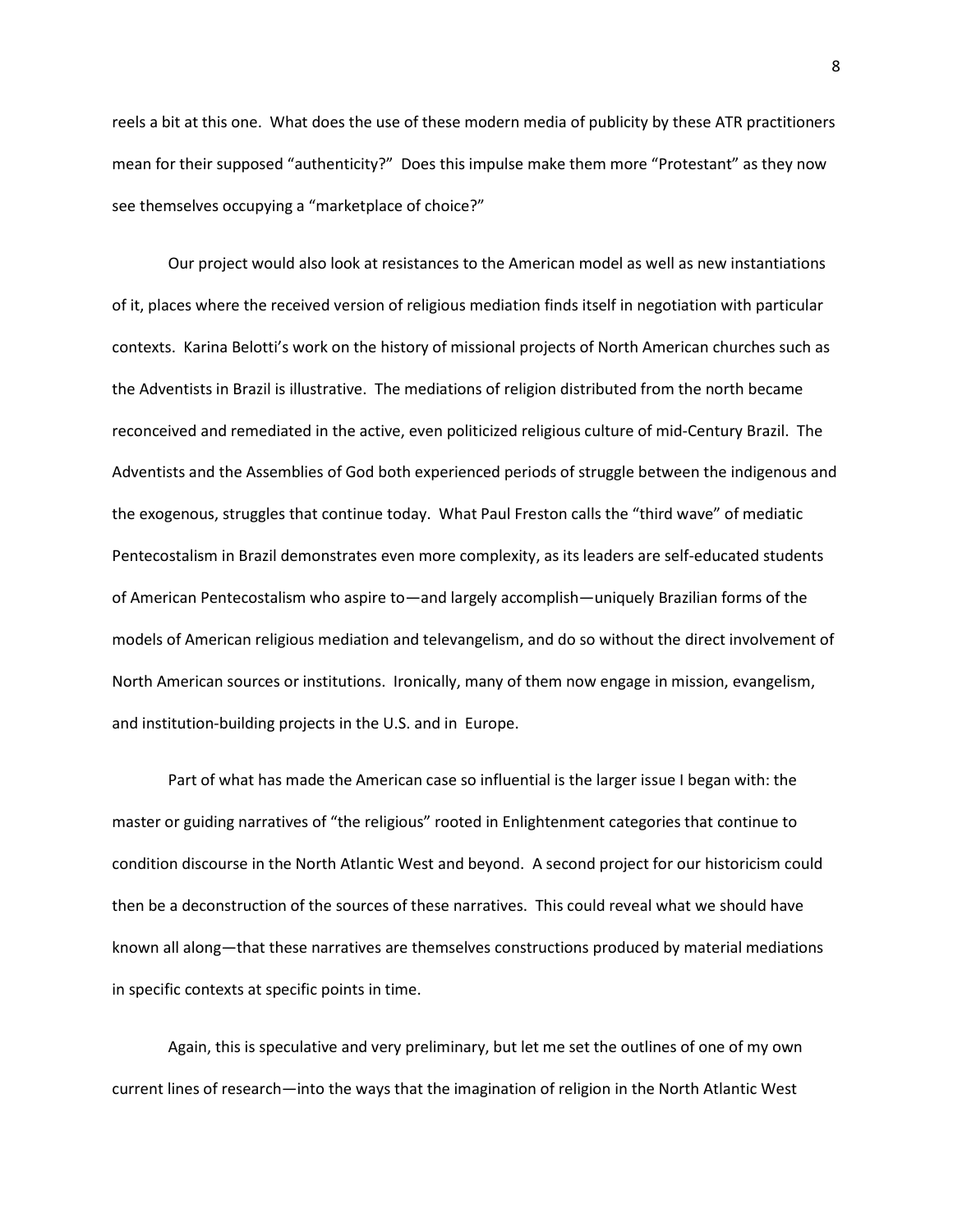emerged as an essential project of the European "Age of Discovery" of the  $15<sup>th</sup>$  through  $18<sup>th</sup>$  Centuries. This imagination of religion was thus itself involved in the constitution of the intellectual legacy of the enlightenment and the emergent academy. Contrary to our secondary-school history lessons, this did not occur as an autonomous process of state action. It involved a complex interplay of political, economic, and religious forces. It took place in the context of an emergent mediated public sphere where emergent reading publics were cultivated and engaged—through the circulation of accounts of the discoveries—in a broad process of world-making and world-ordering. The legitimacy of the instruments of the enlightenment—in particular, the academy—was made thereby plausible to broader networks of interest (admittedly only barely emergent at the beginning of the Age) that became more and more prominent through the Early Modern period, and which we today think of as the public discourses that tacitly assume such things as these master narratives of religion.

The world that Europe knew before the discoveries was defined by the Mediterranean. It is difficult to imagine today the kind of barrier that the pillars of Hercules represented to the fifteenth Century mind. The history of explorations beyond them in the years prior was very sparse. Prince Henry's ambitious program, which included the design and commissioning of entirely new kinds of ships, the creation of the first European academic institution devoted to the sciences—his navigation school at Sagres—the creation of entirely new forms of navigation, and more importantly of chart-making, and his edicts requiring disciplined record- and log-keeping, was like the Space Program of its time and it was directed at a similarly ominous prospect—sailing out into a vast unknown of unknown size.

The world beyond Gibralter and Ceuta had to be imagined, and then culturally constructed, as the explorations moved further and further beyond. As one contemporary Portuguese cultural scholar has put it, the Atlantic itself had to be "constructed." Our project in a new historicisim of the mediation of religion begins at this point in the story. The European imagination of the world beyond was the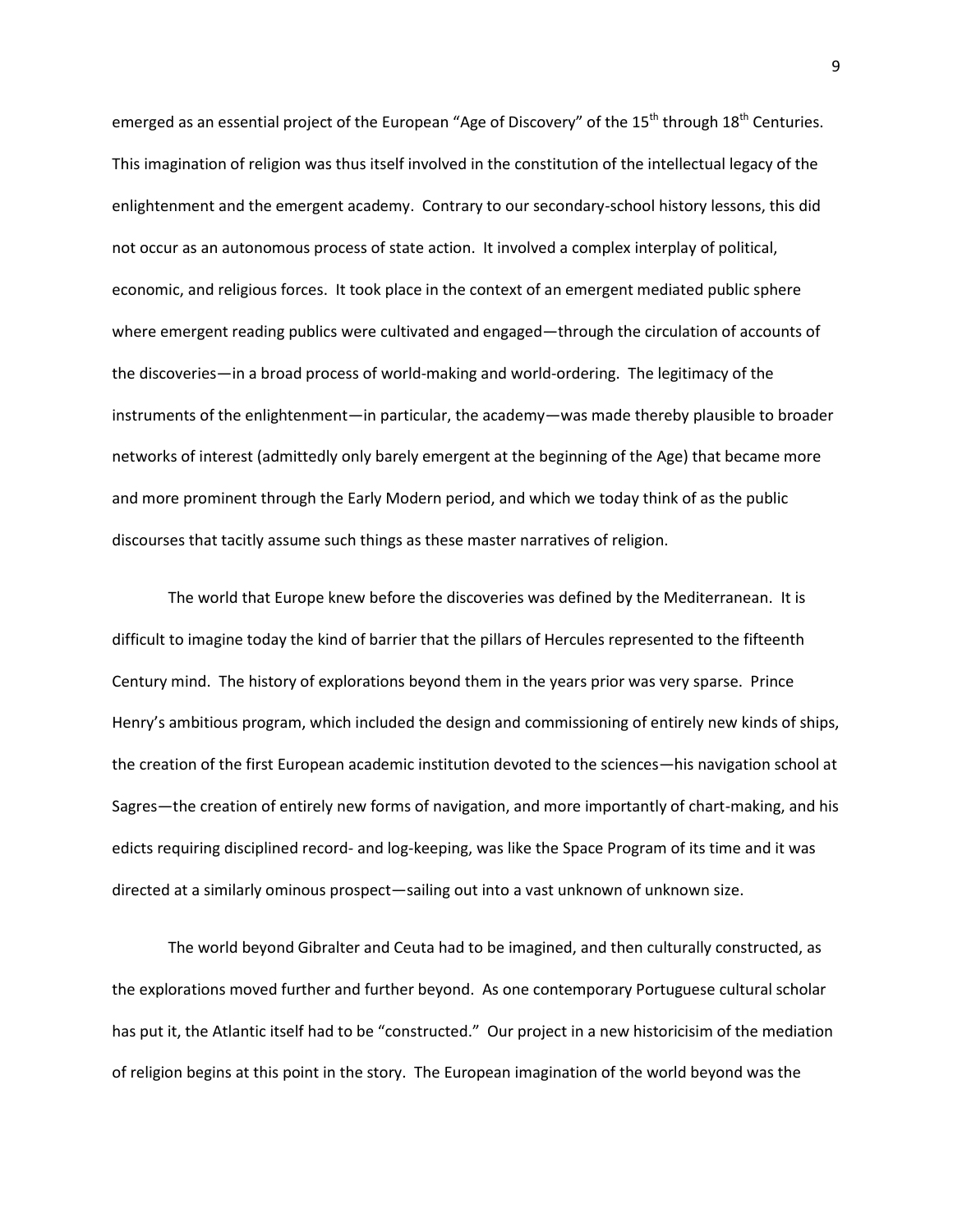product of legend and superstition, of course, but it had other sources as well—the accounts of travelers. There was exploration before the Age of Exploration: the Chinese sent vast armadas under the command of the Muslim eunuch Cheng He on exploratory voyages as far West as East Africa in the early fifteenth Century. This image depicts the giraffe they delivered to the Emperor at Court in Bejing. In the Century before, there had been Marco Polo and Ibn Battuta.

Long before that, there was Hanno, the Cathaginian explorer of the  $5<sup>th</sup>$  Century BCE, who provided what was arguably the most authoritative description of sub-Saharan Africa available to Europe until Henry's friend Gil Eannes finally—1900 years later, sailed past Cape Bojador and down the coast toward where the oldest European building now stands—the Slave Castle at Elmina, Ghana. Hanno's *"Periplus"* from two millennia earlier was his travelogue of his journey, and its account of his experience of Africa became widely-circulated across Europe and was a singular source of the European imagination of Africa beyond the Arabs for nearly 2,000 years. As they circulated, these accounts became amplified and more and more phantasmal, and led to a widespread assumption that demons, death and unthinkable horrors awaited any explorers venturing South.

One piece of our historicist puzzle, a media form represented by Hanno's *Periplus*, is thus in place. Accounts of travels, travelogues, emerged early, responding both to commercial pressures and to the natural human curiosity about the world outside. And, travelers such as Hanno, Polo, and Battuta felt compelled as well to "presence" their work in the social media of the time. In Hanno's case, that meant posting his *Periplus* in the form of a stone tablet (yes the original was probably less than 2,000 words long) in the most public place he had access to, the temple of Kronos, where it was seen centuries later by Pliny and other Roman historians. It is actually through their remediations of it that we know its contents.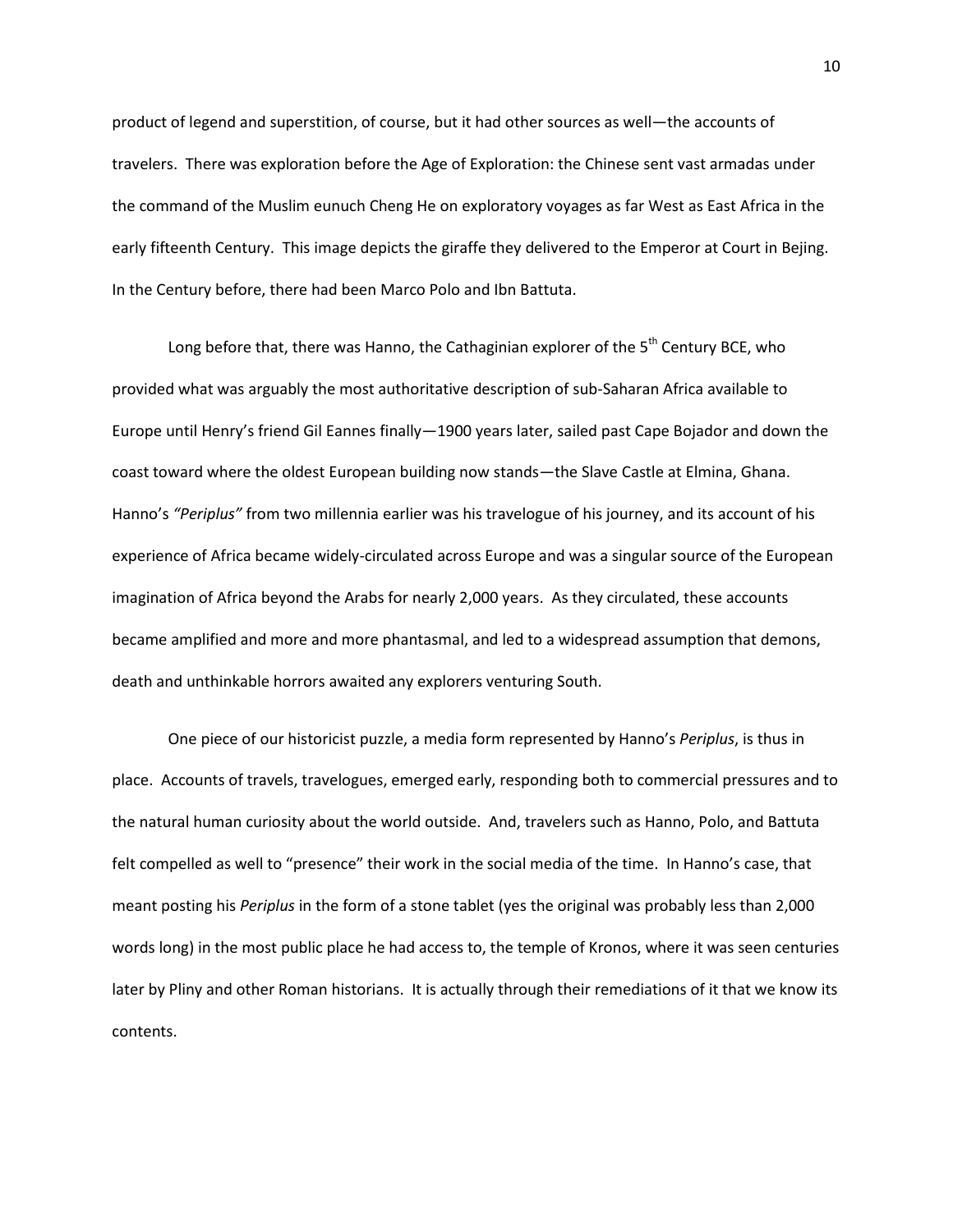Now, a second piece of the puzzle: religion. Religion actually played an important role in Henry's project. He'd convinced his father, the King, of the commercial value of voyages past the Sahara by capturing the port of Ceuta on the south coast of the Mediterranean and thus securing for Portugal a piece of the trans-Saharan trade in ivory, slaves, and other commodities. The strategic importance made sense, too, given Portugal's struggles with Spain. But Henry also needed cultural authority to carry out such a daunting task, so he turned to the Pope with a compelling argument. Explorations down the west coast, following Hanno nearly two millennia later, could connect Christianity in Europe with the legendary southern Christian Kingdom of Prester John. This would constitute a kind of pincer maneuver against Muslim-Arab North Africa. Henry's voyages carried priests only for the crews. Salvation of native populations was not the religious objective. Instead, it was at its origins this larger, more world-defining and world-ordering project.

Our inquiries might then move to how these forms of circulation, represented by the Periplus, expanded in breadth and reach as the explorations continued. Accounts of the explorers became widely circulated as voyages returned, aided by the emergence of both reading publics among the emergent mercantile classes as well as in the growing universities, and by the development of new means for the circulation of such materials through more and more efficient processes of reproduction and distribution. Travel literature was one if the first categories after religious literature to find markets in the early print era in Europe.

And, I hope to argue, religion, and more importantly, the imagination of religion, rapidly became a prominent theme in these literatures. These accounts were both narrative and descriptive. They recounted the stories of encounter, and in the case of missional accounts, of successes in subduing and converting. But the descriptive accounts are more important to our project here, I think. Jesuits among the explorers are particularly known for their more disciplined descriptions of the religions encountered,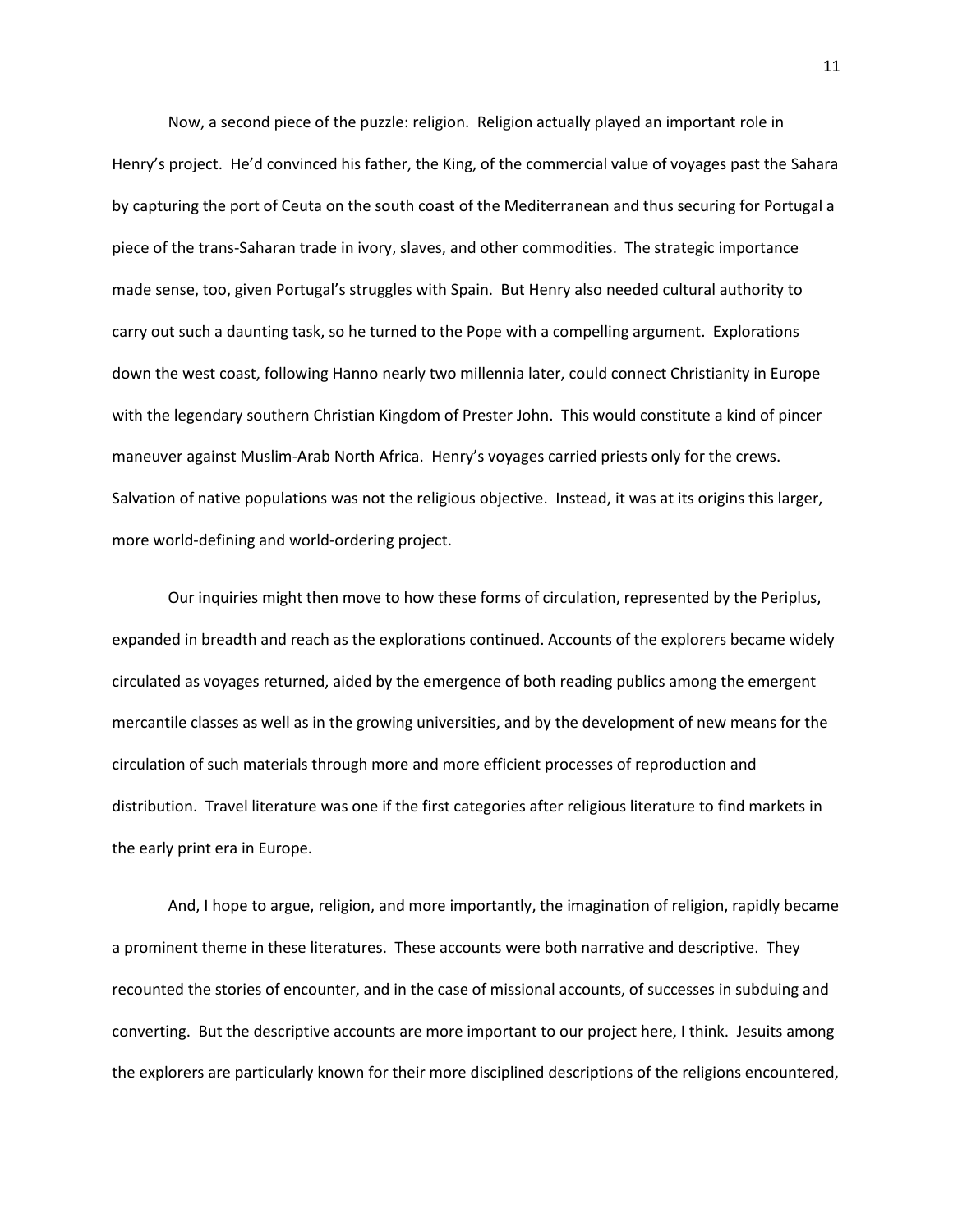but all accounts conveyed some sense of the religious "other" to the waiting publics in Europe. Religion was then—as it continues to be today—a primary dimension of cultural description and cultural ordering. We know the world in part by its religious geography, and this is of more than practical value. It has a moral and conceptual value in the building of cultural identities in a period where new political forms are emerging. As Robert Redfield suggested a half-Century ago, we know ourselves culturally by constructing an understanding of who we are not. Classification and difference are fundamental projects of human cultures.

From the very earliest days, then, religious differentiation became an important project and consequence of the discoveries, and then of the Enlightenment. And, need I say in this conference that this project was a product of mediation. Mediation through travel, through language, through narrative and story, and through the recording and circulation and consumption of narratives and stories. Thus, the imagination of religion, and the capacities of practices of mediation to engage religion by capturing and defining and circulating it, is wound deeply into the fabric of the intellectual legacy of the Enlightenment in the North Atlantic West. And, it goes without saying that a further complex historicism can help us account for the ways that these grand narratives of "the religious" have become further determinative through their circulation in the global cultural economy of academic imperialism. But that is a project for another day.

This mediation of the imagination of religion has another implication as well, and that is in the very term "imagination." These narratives of religion constructed conceptual and discursive resources by which to think of religion in a way beyond its materiality. What was constructed was a global imaginary of religion whose significance rests in part in our capacities of imagination to create perfect and ideal forms. It was thus an idealized Islam and an idealized Shamanism that was encountered and circulated. We can recognize today the ways that mediations of religion can and do support this sort of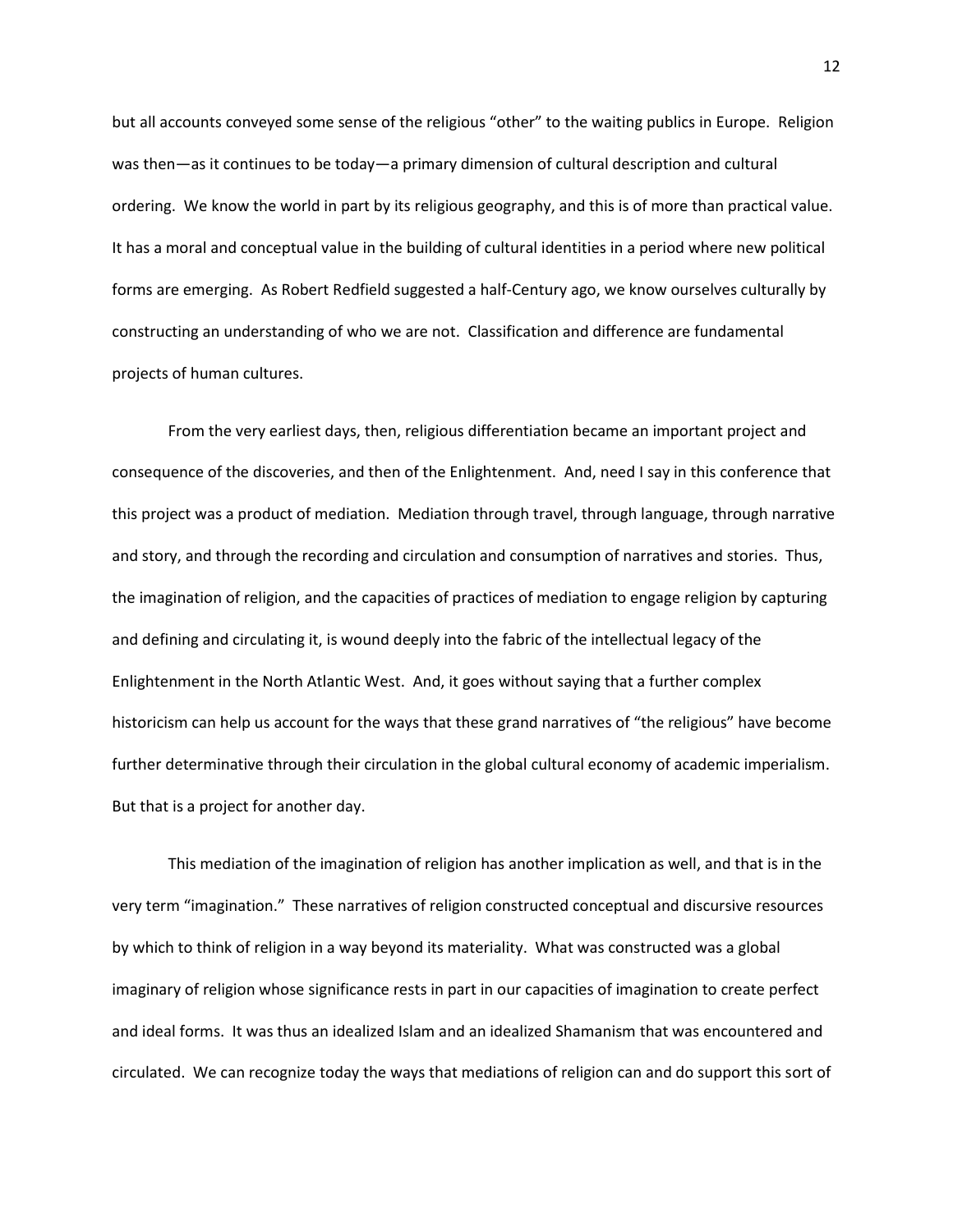perfection-by-imaginary. This "triumph of the image" is itself a legacy of the processes I am talking about.

Another implication is that if religion is to play this role in "world ordering," it is important that religion remain fixed and unchanging. Religions cannot evolve. This may be an important explanation for the persistence of the grand narratives of "the religious." They are clear, comparable, and can fit neatly into taxonomies such as this one from a nineteenth-Century popular account of the errors and defects of the World's religions (outside Christianity of course). This necessity is probably one source of the essentialism that we find in the received narratives.

This is work in progress and you can expect to hear more about this from me as time goes on. Each of these two examples, the problem of the American case and this latter exploration of the age of exploration, I hoped to use to make my broader call for a more historicist sensibility in our work. Beyond the evidence I've presented of what we might accomplish, it seems to me that there are three larger benefits we can expect. First, historicism can help correct a tendency that the historians amongst us have long lamented—the tendency for discourse in media and religion to be too "*presentist*." It has tended to be too focused on received narratives of modernity and of innovation and of contemporary technology. They are right about that and the approach I am suggesting would, *oxalla*, address that issue. Second, more historicism will necessarily enrich our own narratives of our work and will, more importantly, help us deconstruct and critique the various received narratives that aspire to define the extents and limits of the field. And third, it cannot help but broaden and enrich the range of phenomena we might contemplate as we attempt to understand and build knowledge about the mediation of "the religious."

It might also help us address what has been an enticing prospect since the earliest days of this field: the extent to which religion is a unique cultural and social phenomenon. That uniqueness is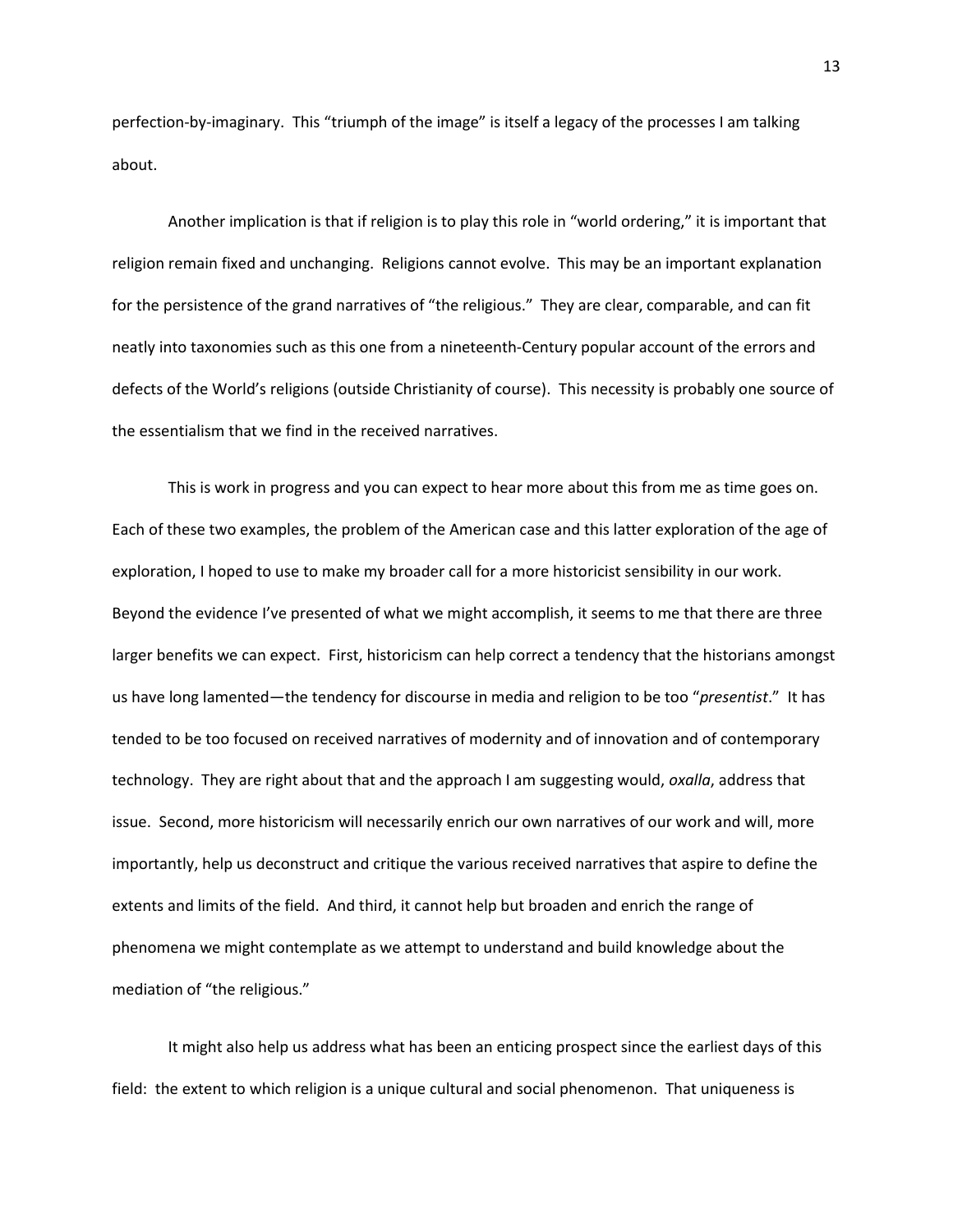something that must be established materially and historically, not confessionally or theologically. The nature of the religion "object" is the question, not its legitimacy, other than to the extent that good scholarship can deconstruct the terms of its legitimation in various places and various ways.

This question comes to mind because of a few recent experiences, which I think are themselves testament to the maturation of our field. I'd like to close by reflecting on them. As you know (and as David has recently pointed out in his fine essay) the field of media studies has traditionally been resistant to work on religion. This seems to be changing, but there is a long and complex legacy there that must be overcome. Knut Lundby and I scored a major victory in that struggle several years ago by securing time at the International Communication Association for a panel assessing the field. One of the respondents, a well-known media historian not connected with this field, closed with a lament, suggesting that the field of media and religion continues to fail to address the central issue: the nature of religion *qua* religion, not all this practice and materiality and ritual stuff. She was clearly calling for what she saw to be the logical objective of our work, to unpack the communicational sources of "pure" essential religious meaning and "pure" essential religious experience.

As our field has grown in prominence in media and mass communication studies, I've had more of those kinds of interactions. It used to be that colleagues in mass communication or media studies would merely want to begin with my definition of religion, something that religion scholars know better than to ask, as it pretty much halts scholarly discourse in its tracks. Now, even if they accept that there is a place for religion in media scholarship then it must be an essentialist form of "the religious." At the fine ICA pre-conference organized this year by Heidi Campbell and Günter Thomas, the same thing happened. Two very prominent figures in the field of media studies—who shall remain nameless to protect their legacies here—wanted, at the end of the day, for us all to address the question of "real religion," that which goes on somewhere in the interior and which is after all the real stuff that religion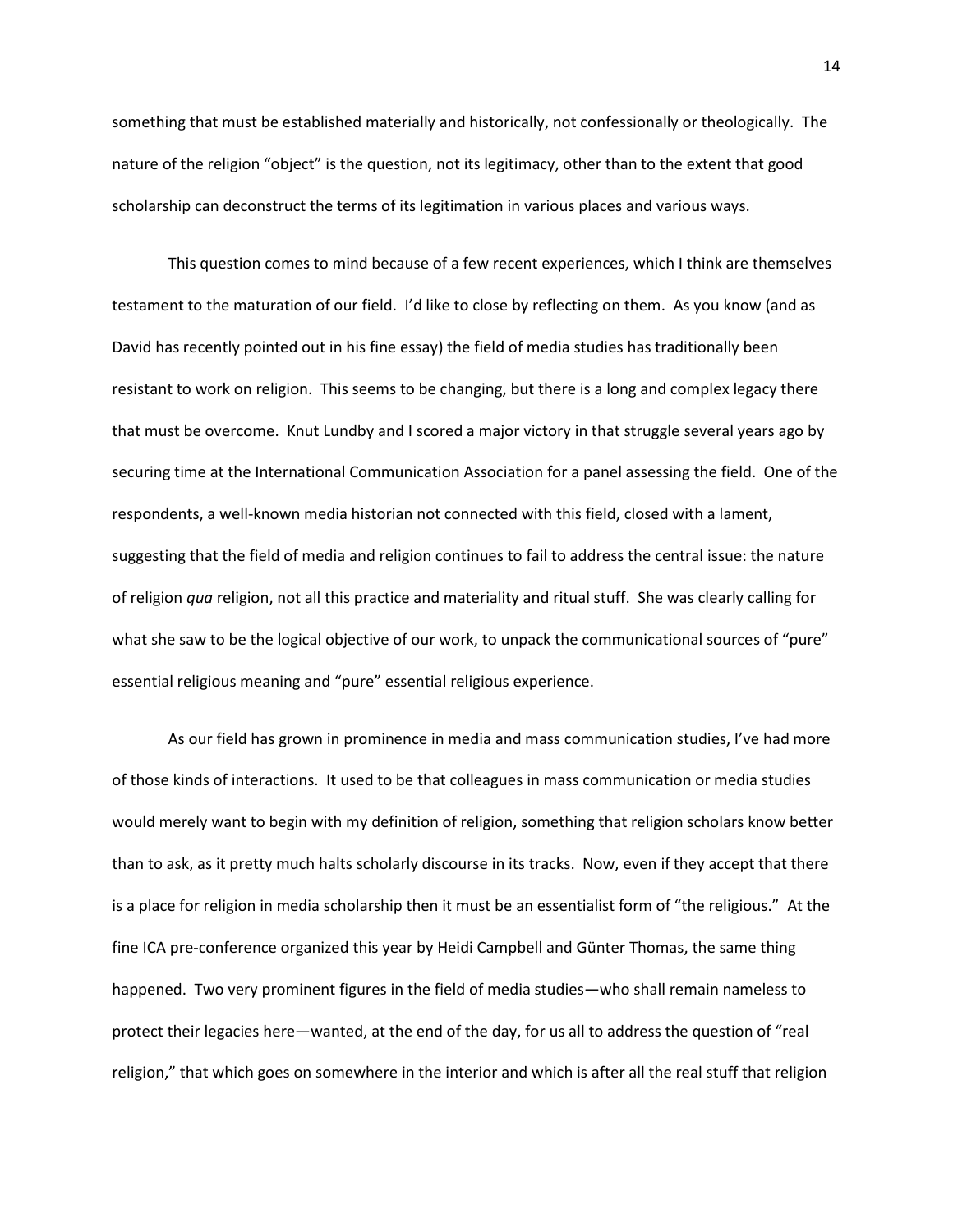and spirituality are about. Several of us tried to suggest that we'd first like to talk about the theoretical complexities involved—symbolic interactionism and constructivism were mentioned—but to no avail. Stig Hjarvard raised the objection that even if we were to accept the theoretical substance of such a model of religion as central to our field, that would in turn raise questions about the nature of the field and its aspirations and responsibilities. They were still not satisfied, and I do think that theirs is a question we must now anticipate, though it will need to be formed in more helpful and incisive ways as it is developed.

But, what about religion? We were privileged this year that Jin Park chose to spend his sabbatical as a fellow of our Center. At our farewell lunch Jin, who I am proud to say was one of my students, took the opportunity to get his mentor reflecting a bit. He asked me how it was I was able to keep my interest and energy engaged in this discourse. I hadn't thought about that, but my response was an answer that I am still quite happy with. I said that this field combines something I'm passionate about with something I am fascinated by. I am passionate about media, and I am fascinated by religion. I did say as well that I didn't think it worked quite as well as scholarship if one was passionate about religion and merely fascinated by media. I am a child of the Enlightenment in the North Atlantic West. I understand the limitations and conditions that imposes on me. But, at the same time, I do believe in the intellectual enterprise, and in the ability of the academy—if we can keep it—to help us stand outside received narratives and iron cages, and to conceive pathways for human self-determination, autonomy, liberation, and freedom. But it is not an easy thing and it must struggle against a variety of received narratives, maps that we must learn to pick up and turn over and contemplate and re-draw as we learn more and know more.

But, what about religion? This year, the great theologian, public intellectual, friend of Timothy Leary and Alan Ginsburg and leader of Jewish renewal Reb Zallman Schacter-Shalomi died in Boulder.